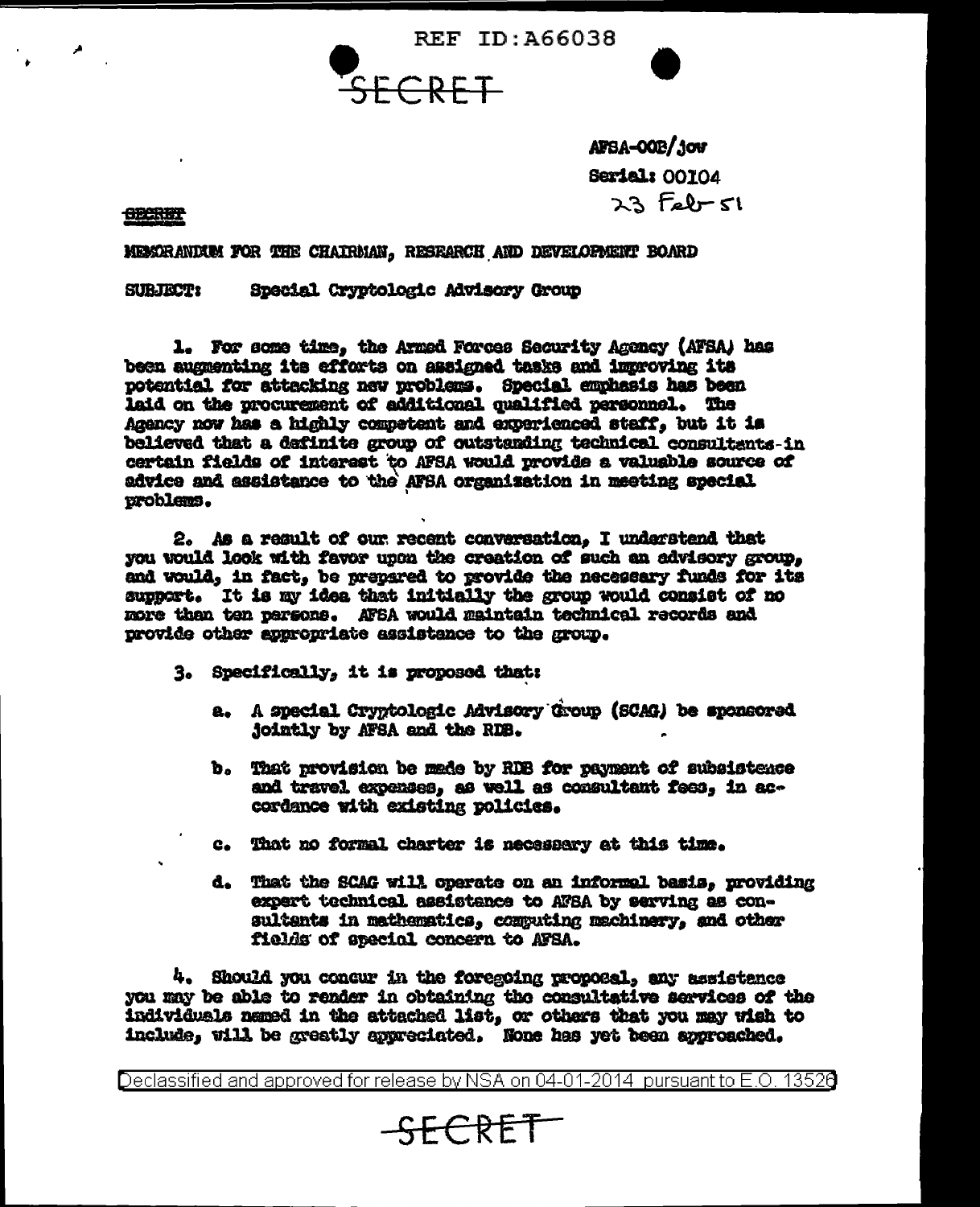REF ID: A66038  $RF$ 

**AFSA-OOB** Serial: 00104

23 February 1951

**SECRET** 

 $\mathbf{A}$ 

**SUBJECT:** Special Crystologic Advisory Group

They have all had extensive experience with the types of problems involved or in fields closely allied thereto, and it is believed that all of them have either been cleared or, with one possible exception, can be cleared. The possible exception is Dr. Von Neuman whose clearance will have to be referred to the U.S. Communications Intelligence Board for approval. Hence it is suggested that he not be approached until this approval is obtained. I will initiate action to obtain all clearances required.

5. Dr. Cairns and Dr. Engstrom are already under contract to the Navy in connection with projects being carried on for AFSA, but not for the specific purpose contemplated in this proposal. Dr. Potter and Dr. Cairns are also members of the RDB Panel on Security Equipment, and, therefore, can provide necessary coordination between that panel and SCAG.

6. THIS DOCUMENT CONTAINS INFORMATION AFFECTING THE NATIONAL DEFENSE OF THE UNITED STATES WITHIN THE MEANING OF THE ESPIONAGE LAWS, TITLE 18, U.S.C., SECTIONS 793 AND 794. SEE ALSO PUBLIC LAW 513, SIST CONGRESS, SECOND SESSION. ITS TRANSMISSION OR THE REVELMIKCI OF ITS CONTENTS IN ANY NAMMER TO AN UNAUTSCRIZED PERSON IS PROGIFICED BY LAW.

Earl E Stone

Inclosure  $-1$ 

**EARL E. STONE** Rear Admiral, U.S. Navy Director, Armed Forces Security Agency

Copy furnished: CG. AFSS Chief, ASA OpNav (Op-202)

Copies furnished: AFBA-00 AFBA-00B (2) AFSA-OOC AFBA-02 AFBA-03 AFSA-111 (3)

CAPT J.N. Wenger, USN/AFSA-OOB/jow 19 Feb 51/X60210

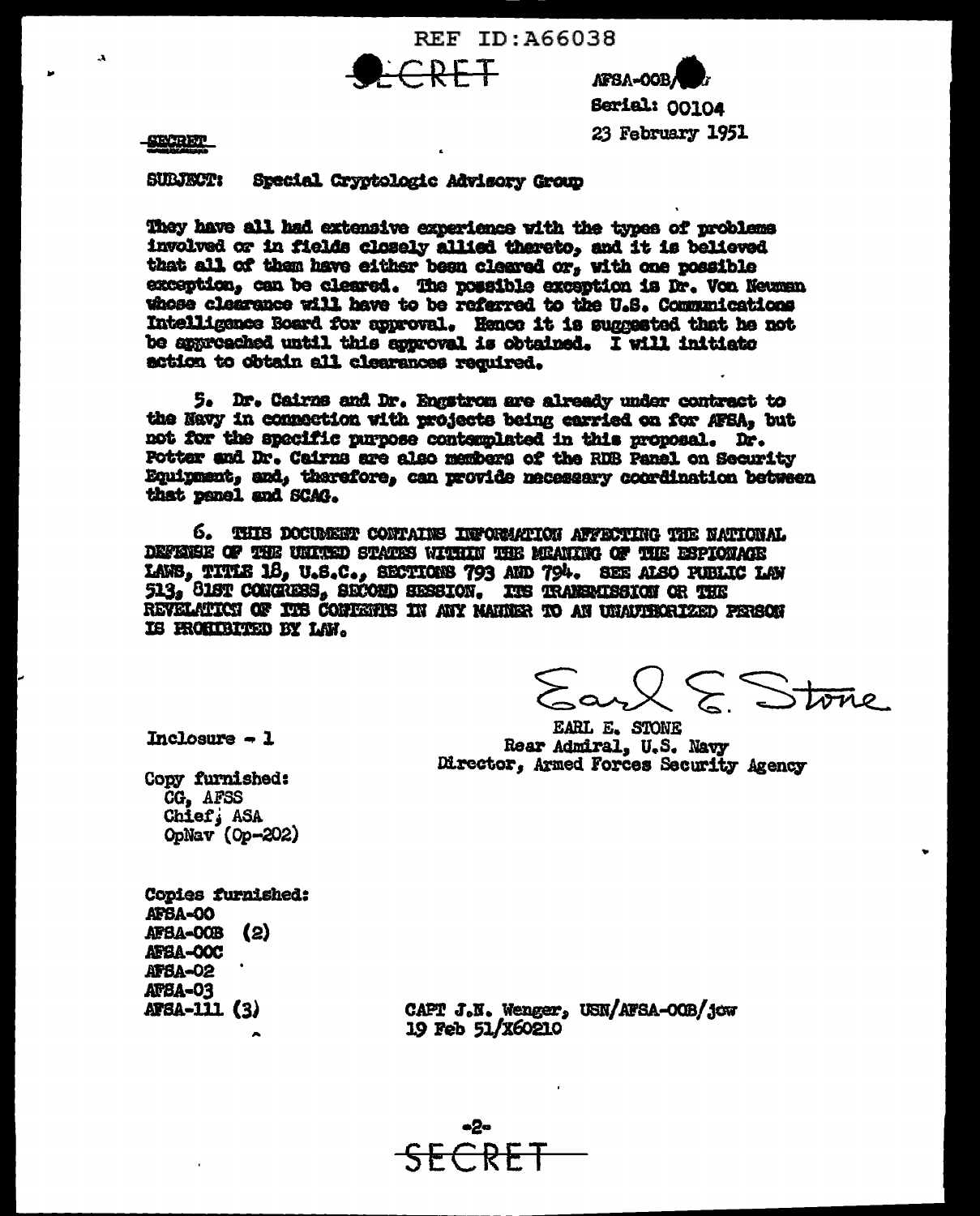

## PRINCIPALS

×.

Dr. John Von Neumann. Institute of Advanced Studies Princeton University

Dr. Stewart S. Cairns Head of Department of Nathematics University of Illinois

Dr. Charles B. Tounkins George Washington University Washington, D.C.

Dr. Claude Shannon Bell Telephone Laboratories

Dr. Howard T. Engstron **Vice President** Engineering Research Associates Arlington, Virginia

Dr. Hassler Whitney Professor of Nathematics Harverd University

Dr. Saunders MacLane University of Chicago

Dr. Dean Montgomery Institute of Advanced Studies Princeton University

Dr. R.K. Potter Bell Telephone Laboratories

Mr. Joseph Desch National Cash Register Company

J

Incl 1 Willy Faller - Grunner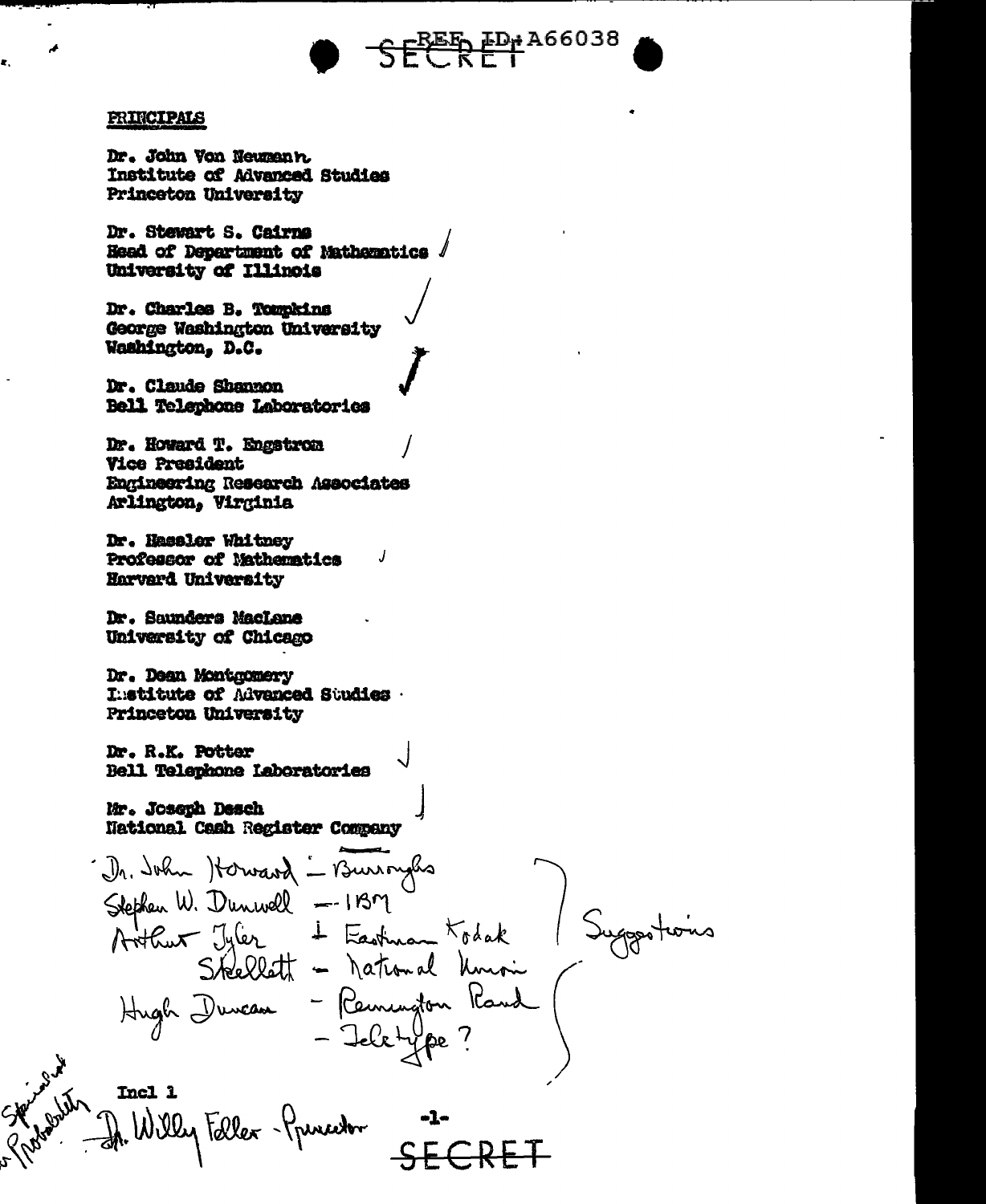**REFFID: A66038** 

AFSA-00B/

## **COURTER**

Fepuly Associate Divenor for Policy and Records

**Darition** 

 $\widetilde{\mathcal{Z}}$ 

 $\frac{1}{2}$ 

 $c_{\ast}$ 

a.

20130731

'<br>|<br>|

 $\frac{1}{2}$ 

MEMORARDUM FOR THE CHAIRMAN, RESEARCH AND DEVELOPMENT BOARD **SUBJECT:** Special Cryptologic Advisory Group

1. For some time, the Armed Forces Security Agency has been augmenting its efforts on assigned tasks and improving its potential for attacking new problems. Special emphasis has been laid on the procurement of additional qualified personnel. The Agency now has a highly competent and experienced staff, but it is believed that a definite group of outstanding technical consultants in certain fields of interest to AFSA would provide a valuable source of advice and assistance to the AFSA organization in meeting special problems.

As a result of our recent conversation. I understand that you would 2. look with favor upon the creation of such an advisory group, and would, in fact, be prepared to provide the necessary funds for its support. It is my idea that initially the group would consist of no more than six persons. AFSA would maintain technical records and provide other appropriate assistance to the group.

 $3.$ Specifically, it is proposed that:

> A special Cryptologic Advisory Group (SCAG) be sponsored jointly  $a<sub>1</sub>$ by AFSA and the RDB.

b. That provision be made by RIE for payment of subsistence and travel expenses, as well as consultant fees in accordance with existing policies.

That no formal charter is necessary at this time. That the SCAG will operate on an informal basis, providing expert technical assistance to AFBA by serving as consultants in mathematics, commuting machinery, and other special fields of concern to AFSA.